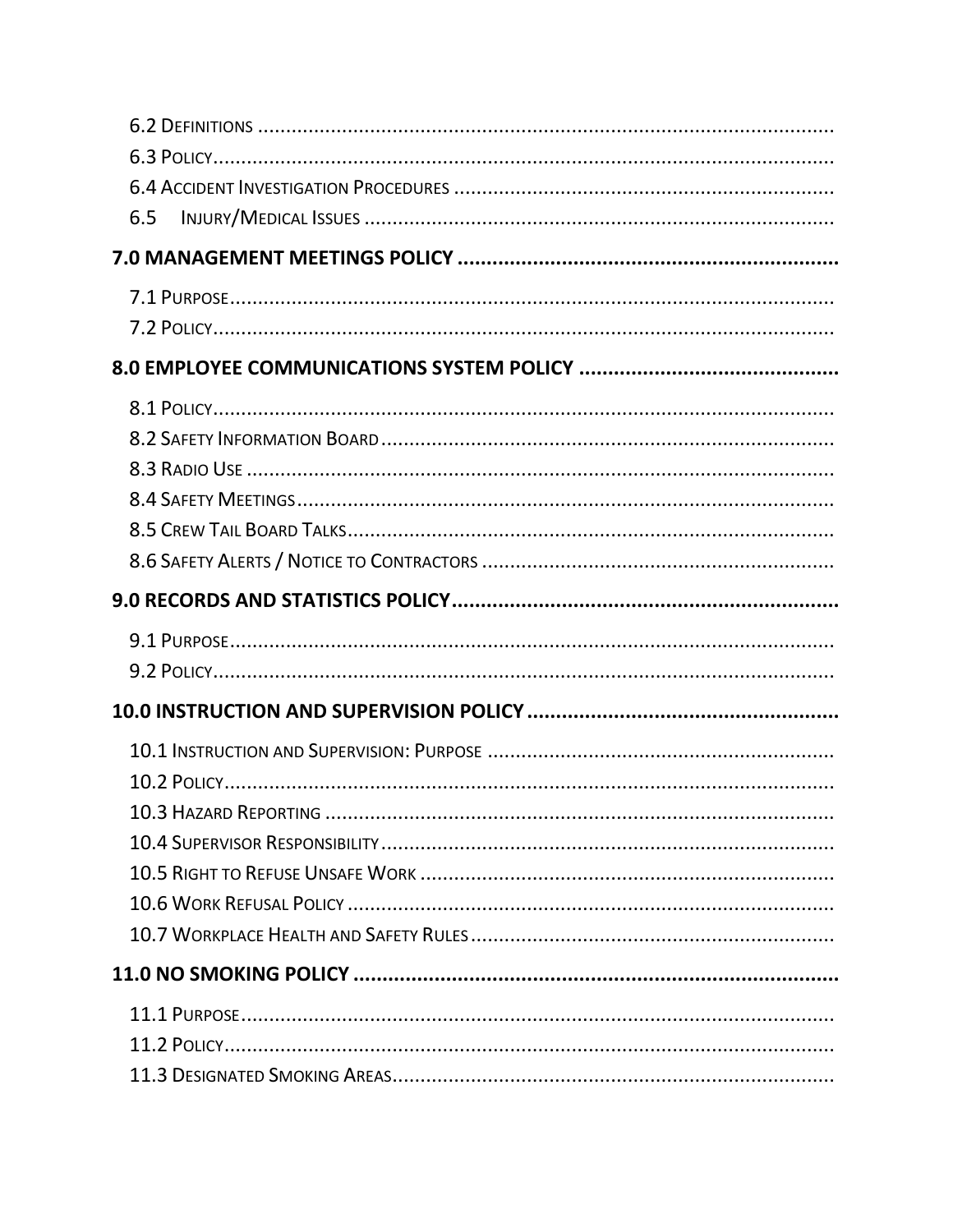| 12.2 GLOBALLY HARMONIZED SYSTEM OF CLASSIFICATION AND LABELLING OF CHEMICALS (GHS) |
|------------------------------------------------------------------------------------|
|                                                                                    |
|                                                                                    |
|                                                                                    |
|                                                                                    |
|                                                                                    |
|                                                                                    |
|                                                                                    |
|                                                                                    |
|                                                                                    |
|                                                                                    |
|                                                                                    |
|                                                                                    |
|                                                                                    |
|                                                                                    |
|                                                                                    |
|                                                                                    |
|                                                                                    |
|                                                                                    |
|                                                                                    |
|                                                                                    |
|                                                                                    |
|                                                                                    |
|                                                                                    |
|                                                                                    |
|                                                                                    |
|                                                                                    |
|                                                                                    |
|                                                                                    |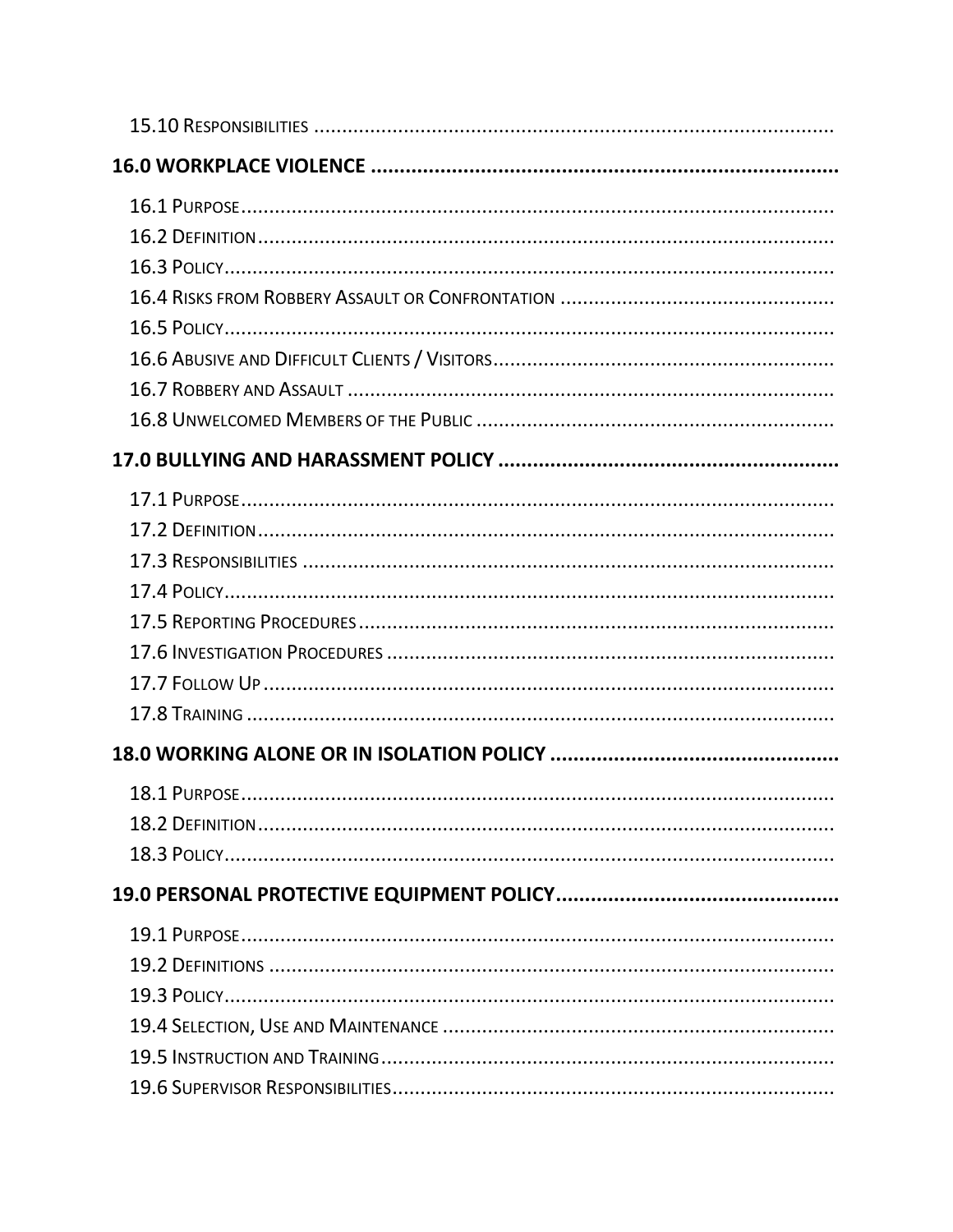| 19.7 EMPLOYEE, CONTRACTOR AND/OR SUB-CONTRACTOR RESPONSIBILITIES |
|------------------------------------------------------------------|
|                                                                  |
|                                                                  |
|                                                                  |
|                                                                  |
|                                                                  |
|                                                                  |
|                                                                  |
|                                                                  |
|                                                                  |
|                                                                  |
|                                                                  |
|                                                                  |
|                                                                  |
|                                                                  |
|                                                                  |
|                                                                  |
|                                                                  |
|                                                                  |
|                                                                  |
|                                                                  |
|                                                                  |
|                                                                  |
|                                                                  |
|                                                                  |
|                                                                  |
|                                                                  |
|                                                                  |
|                                                                  |
|                                                                  |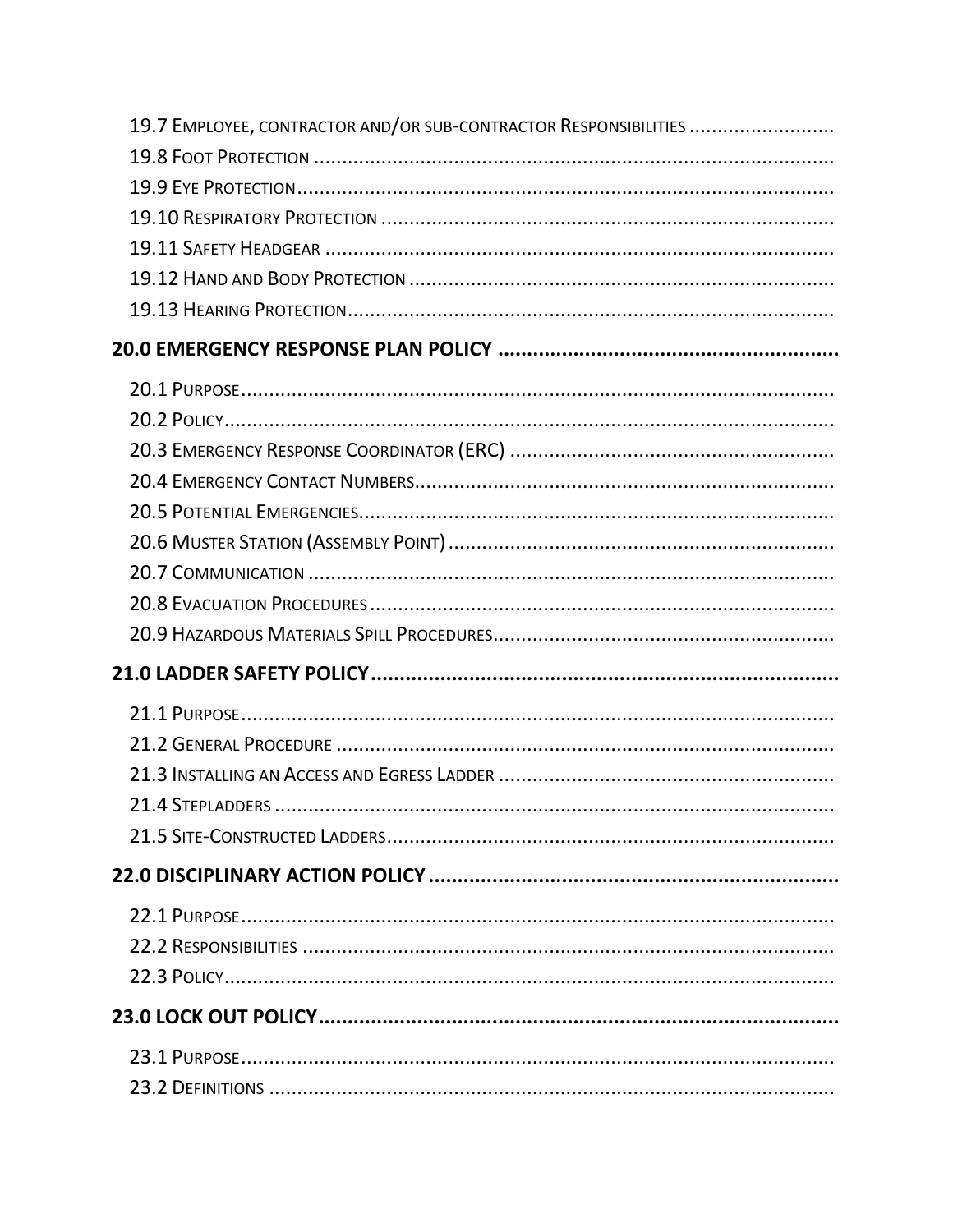| 23.10 PROCEDURES FOR WORKING ON DE-ENERGIZED HIGH VOLTAGE POWER SYSTEMS |
|-------------------------------------------------------------------------|
|                                                                         |
|                                                                         |
|                                                                         |
|                                                                         |
|                                                                         |
|                                                                         |
|                                                                         |
|                                                                         |
|                                                                         |
|                                                                         |
|                                                                         |
|                                                                         |
|                                                                         |
|                                                                         |
|                                                                         |
|                                                                         |
|                                                                         |
|                                                                         |
|                                                                         |
|                                                                         |
|                                                                         |
|                                                                         |
|                                                                         |
|                                                                         |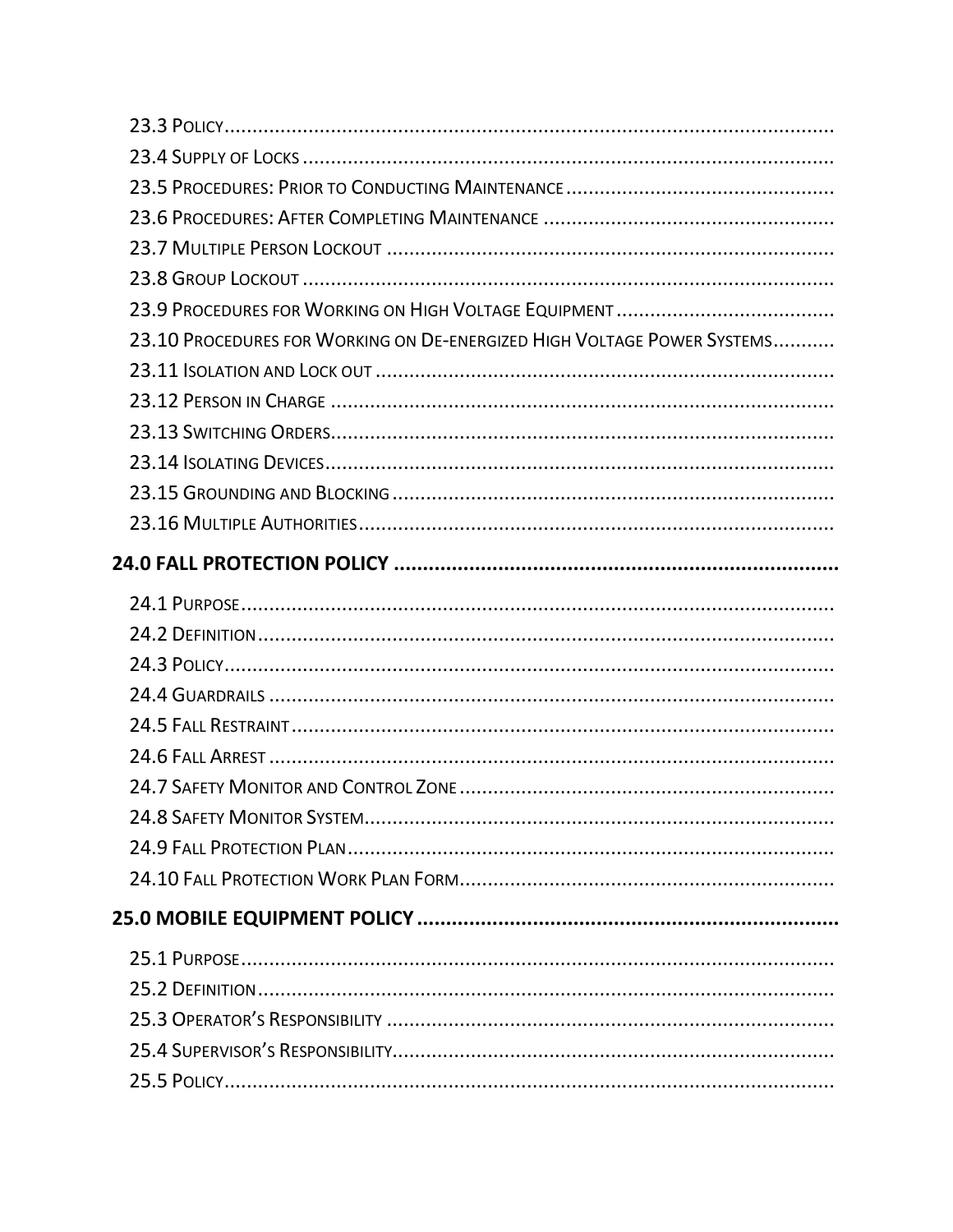| 29.2 ORGANIZATION OF THE JOINT OCCUPATIONAL HEALTH & SAFETY COMMITTEE |  |  |
|-----------------------------------------------------------------------|--|--|
|                                                                       |  |  |
|                                                                       |  |  |
|                                                                       |  |  |
|                                                                       |  |  |
|                                                                       |  |  |
|                                                                       |  |  |
|                                                                       |  |  |
|                                                                       |  |  |
|                                                                       |  |  |
|                                                                       |  |  |
|                                                                       |  |  |
|                                                                       |  |  |
|                                                                       |  |  |